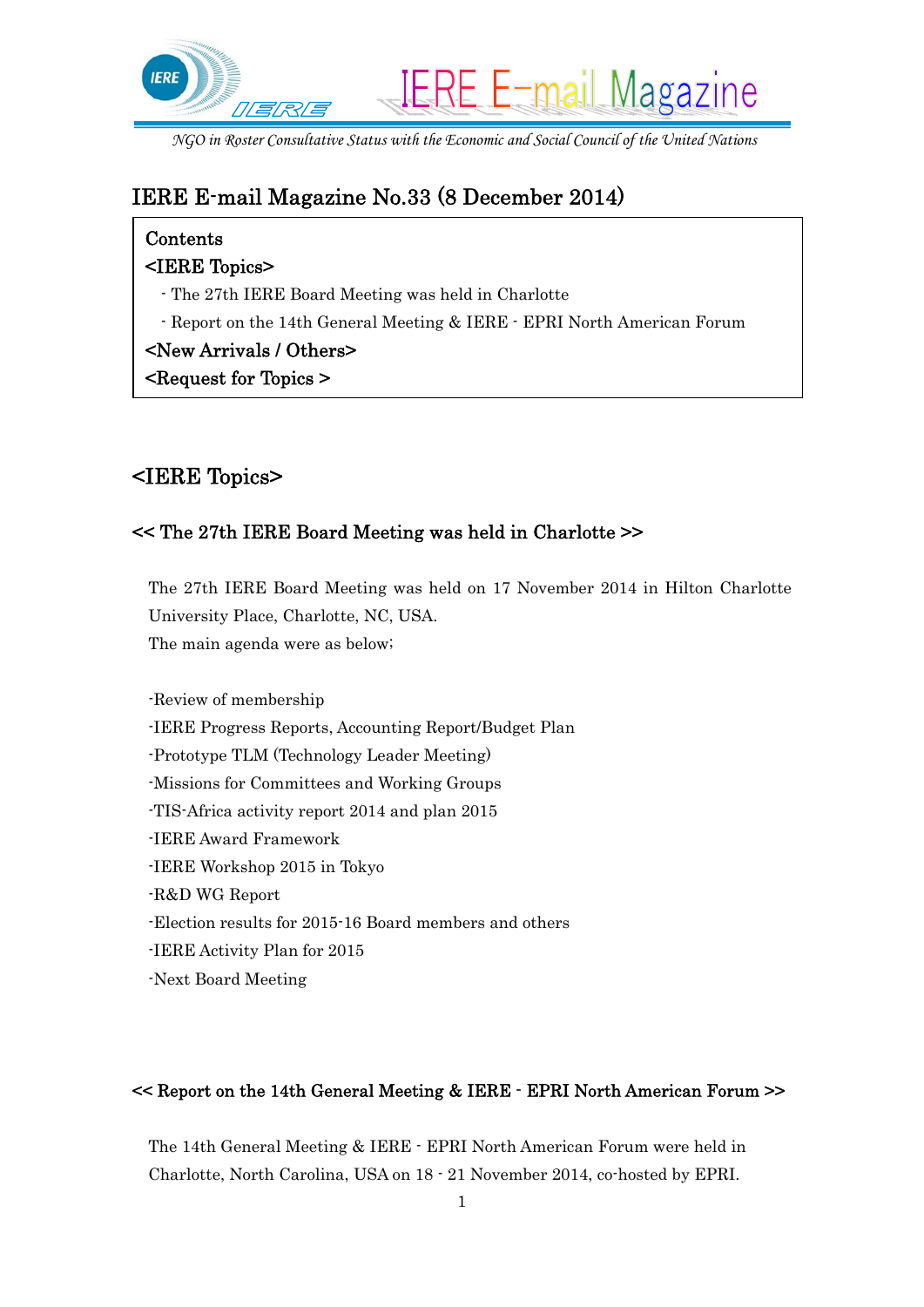

*NGO in Roster Consultative Status with the Economic and Social Council of the United Nations* 

49 participants gathered from 11 countries/regions. Common Theme was "The Integrated Grid - Realizing the Full Value of Central and Distributed Energy Resources". Dr. Arshad Mansoor, Senior Vice President R&D, EPRI, made keynote address on "Value of Utility Integrated Distributed Resource Deployment, Insights from EPRI's Integrated Grid Work ". Then



we welcomed Mr. Robin E. Manning, former Executive Vice President & Chief External Relations Officer, Tennessee Valley Authority for another keynote address.

There held 12 presentations at 4 Technical Sessions, and 2 poster presentation as IERE's "Young Academy" activity. At Business Session, Dr. Rolando Nieva, Chair of

IERE, and Mr. Tetsuo Matsumura, Secretary General, IERE Central Office, made reports on IERE's annual activities.

At IERE Award 2014 Ceremony, CEPRI, China, was awarded by Dr. Rolando Nieva, Chair of IERE.



The optional technical tour to EPRI Knoxville laboratory, Tennessee, USA was conducted on 21 November.

The presentations and keynotes will be uploaded on "Members and Participants only" page of IERE Website ( https://www.iere.jp) soon.

### <New Arrivals / Others>

#### <<Collaborative R&D Projects>>

IERE would appreciate your offer to participate the proposed collaborative R&D projects #2 to #7.

IERE would be ready to accept the proposal for new collaborative R&D project.